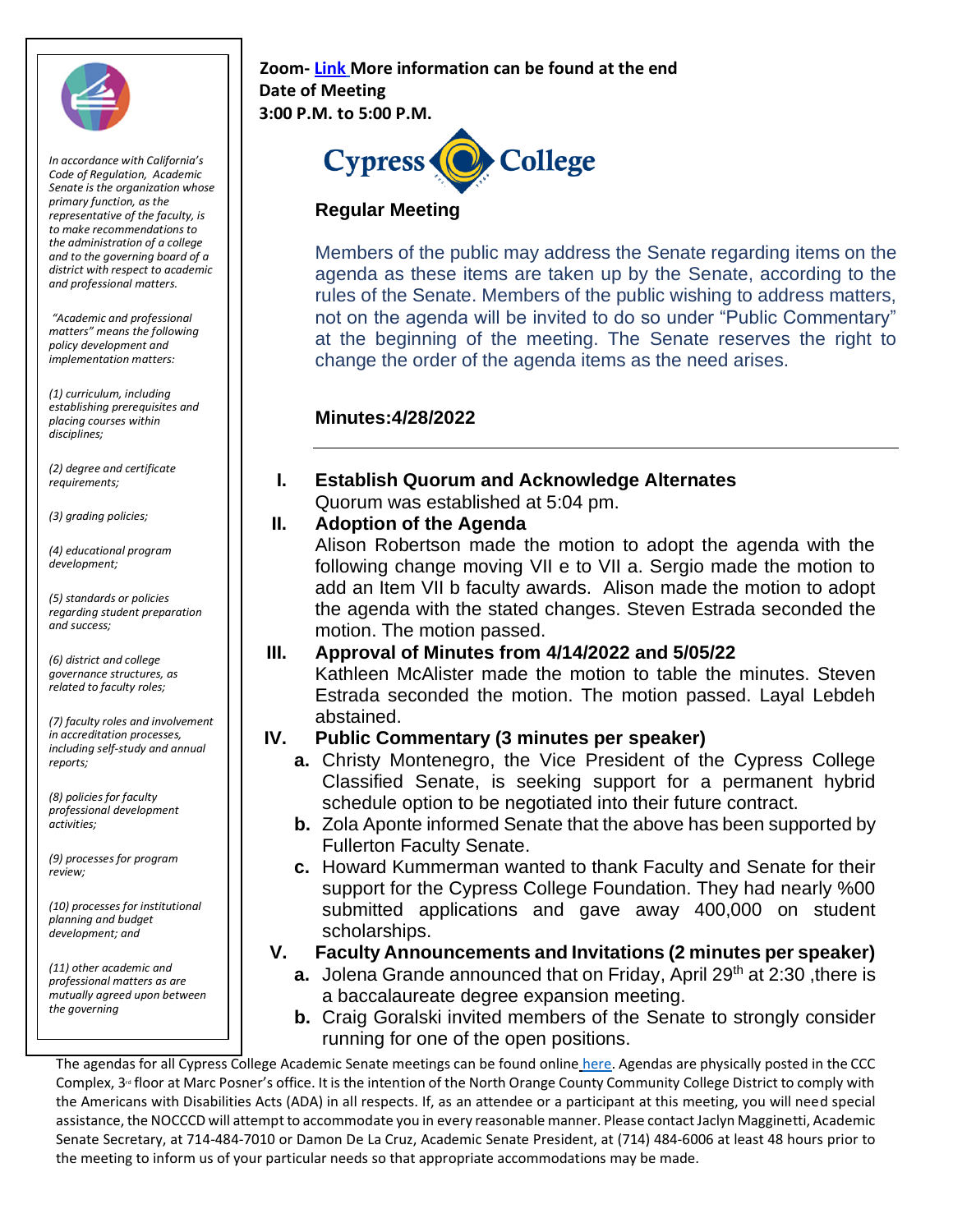**c.** Janet Owen Driggs announced the galley opening tonight in the Fine Arts Department.

# **VI. Faculty Issues – Unfinished Business**

N/A

### **VII. Faculty Issues – New Business**

- **a.** AB 361 Vote for Remote Meeting in May (5 minutes) Damon de la Cruz Damon de la Cruz made the motion to continue remote meetings. Steven Estrada seconded the motion. The motion passed.
- **b.** Faculty Awards (10 minutes) Sergio Cutrona

The Senate needed to clarify who could be nominated for the Senate Faculty awards. Sergio Cutrana made the motion that we consider sitting Senators for nominations for this year's awards. Sergio Cutrana amended the motion. Steven Estrada seconded the motion. The Senate discussed the pros, cons, and past institutional practices. Steven Estrada made the motion to extend time. Chrystal Johnson seconded the motion. The motion passed. The motion did not pass. Liana Koeppel made the motion to suspend the role prohibiting the nomination of seated senators for the 2022 awards. The motion was not seconded. The bylaw and constitution committee is going to look over this issue.

- **c.** Duel Enrollment Update (10 minutes) Damon de la Cruz/Stephanie Teer Stephanie Teer provided an annual update to the Academic Senate on our enrollments, pathways, and success rates of the students. Over the last five years, our enrolments have grown to over 8000 enrolments, 4000 duplicate accounts, and have generated almost 800 FTS during the pandemic. The success rate over the last five years have been 92.5%. In addition, embed model has seen great success. This success can be contributed to many things including the faculty and support services.
- **d.** Proposed IDEA (Inclusion, Diversity, Equity, Anti-Racism) Ombuds (20 minutes) Ruth Gutierrez, Liana Koeppel, Steven Estrada, and Craig Goralski At the April 14th meeting of the Academic Senate, the Constitution and Bylaws revision workgroup asked for feedback on the draft of an IDEA ombuds position presented at the March 10th meeting of the Senate. Steven Estrada made the motion to approve the position. Alison Robertson seconded the motion. Bryan made a point of order about the vote changing the constitution. Steven Estrada amended the motion to include pending constitutional revisions. Alison Robertson seconded the motion. Joel Gober reported the SEM division would like the position to be a liaison potion. Janet Owen Driggs reported the Fine Arts division in support of the position. Sergio Cutrona reported that Kinesiology is in support of the position being a liaison position. Lisa Clark reported the support of the position from CTE, but they wanted more information. Jaclyn Magginetti reported the majority of the Social Science division is in support of the position as is with a few people opposed. UF is in support of the position. Jaclyn Magginetti made the motion to extend time 10 minutes. Alison Robertson seconded the motion. The motion passed. Steven Estrada called to question. Alison Robertson seconded the call. The motion passed. Joel Gober and Sergio Cutrona voted nay. Chrystal Johnson abstained.
- **e.** Proposed By-Laws Revisions (20 minutes) Ruth Gutierrez, Liana Koeppel, Steven Estrada, and Craig Goralski

At the April 14th meeting of the Academic Senate, the Constitution and Bylaws revision workgroup asked for feedback from the Senate on a draft of proposed changes to the Senate By-Laws presented at the previous meeting. Senators requested additional time to review the proposed changes. The workgroup again seeks feedback from the Senate on the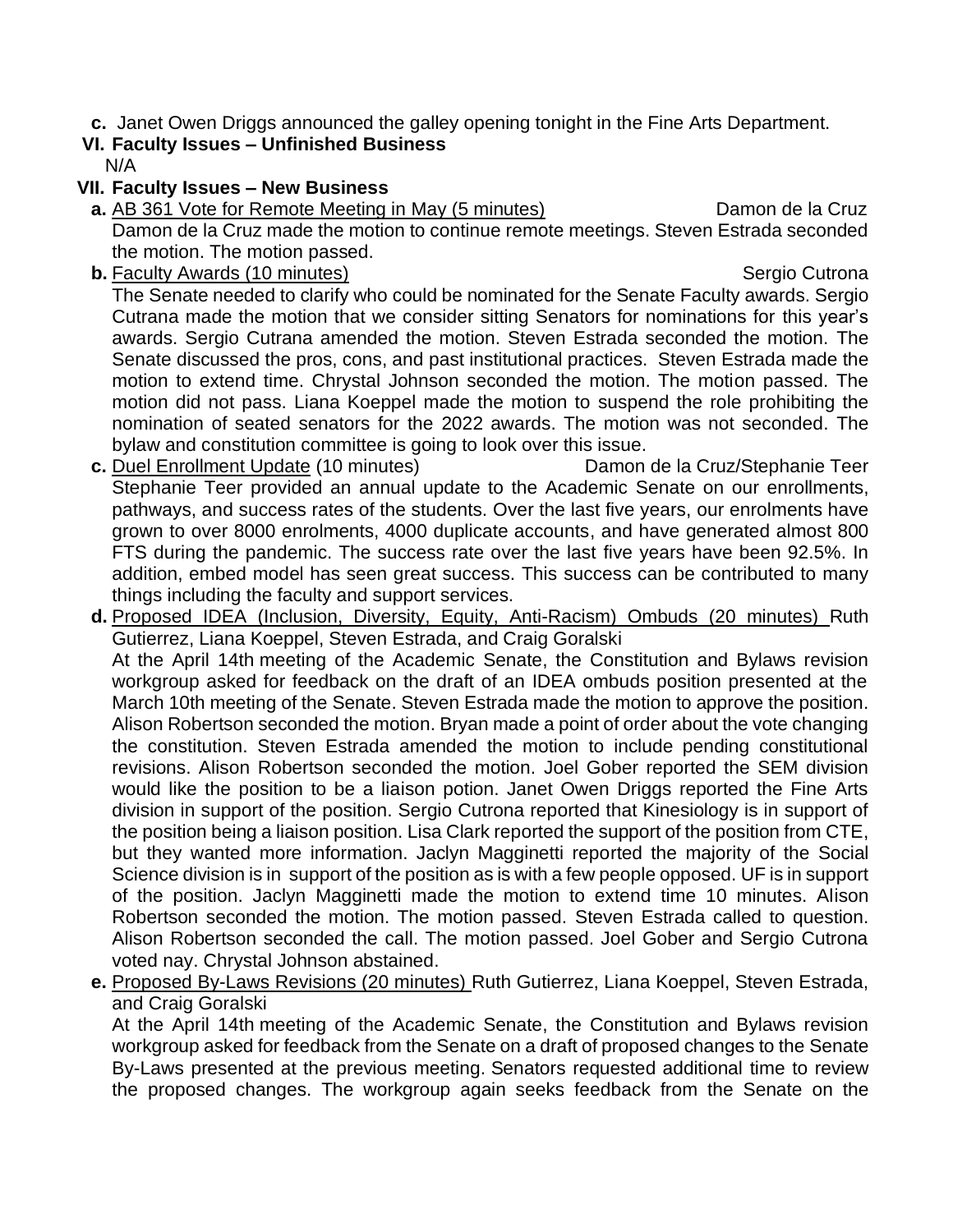proposed changes, with the intent of incorporating the feedback into a revised draft for a possible vote later this semester. The Senate discussed changes to the by-laws. Steven Estrada made the motion to extend time 10 minutes. Kathleen McAlister seconded the motion. The motion passed.

- **f.** Ascend Pilot Infro & Invitation (15 Minutes) Alison Robertson/Kathy Wada Kathy Wada gave a presentation on Ascend, a free, data-driven professional learning program that enables college instructors to learn how their students are experiencing courses and what they can do to make those experiences more equitable, more engaging, and more supportive of student success. Senators and faculty are invited to join the Fall 2022 pilot. The Ascend pilot is a partnership of Cypress College, Sacramento City College, CSUF, Wheelhouse Center for Community College Leadership and Research/UC Davis, and PERTS/Stanford University.
	- **g.** DE Update (15 minutes) **Kathleen McAlister** Kathleen McAlister

**Tabled** 

# **VIII. Special Reports (3 minutes per Report)**

## **a. Associated Students - Sydney Pike**

- Yesterday, April 27th, the Cypress College Active Minds Club and EOPS hosted a Denim Day Recourse Fair. Associated Students was able to participate by having a booth and supporting victims of sexual violence.
- AS is also holding our annual general elections. We have 20 people total running for a position in Associated students including four for President and two for Student Trustee. Voting will be open on Monday May 2nd at 8 a.m. and will close on Thursday May 5th at 11:59 p.m. Debates were also held for AS President and Student Trustee and will be posted on our AS Election Canvas Shell for students to view.

## **b. United Faculty Christie Diep**

- Faculty's \$5,000 one-time payment will be paid May 32st and the first paycheck of the fall semester will have the raises in cola and the \$2000 moved over from fringe.
- **c. AdFac Chrystal Johnson**
- **d. Professional Development Michael Brydges/Ruth Gutierrez**
- May 4<sup>th</sup> will be the end of the year celebrations buy the Theater. FLEX proposals for Fall 2022 have been received and it will be via zoom. They received final conference funding applications and are reviewing them.
- **e. Curriculum Committee Silvie Grote**
- Curriculum Committee has met twice since the last Senate meeting, on April 19<sup>th</sup> and April 26<sup>th</sup>.
- In addition to reviewing and approving curriculum, committee members have discussed the following:
- Curriculum specialist shared curriculum course update report for fall 2022. The report includes a total of 336 courses which were processed last curriculum cycle, in addition to programs. Email will go out this week to DOMs, Deans, department chairs, curriculum committee, catalog coordinator, MIS, A&R, David Soto, and VPI. The report will also be accessible in our CNET homepage labeled, Curriculum Course Updates Fall 2022.
- Academic Dean shared that there will be four new Deans coming to Cypress and would like to onboard them by having them attend our curriculum meeting. This will help with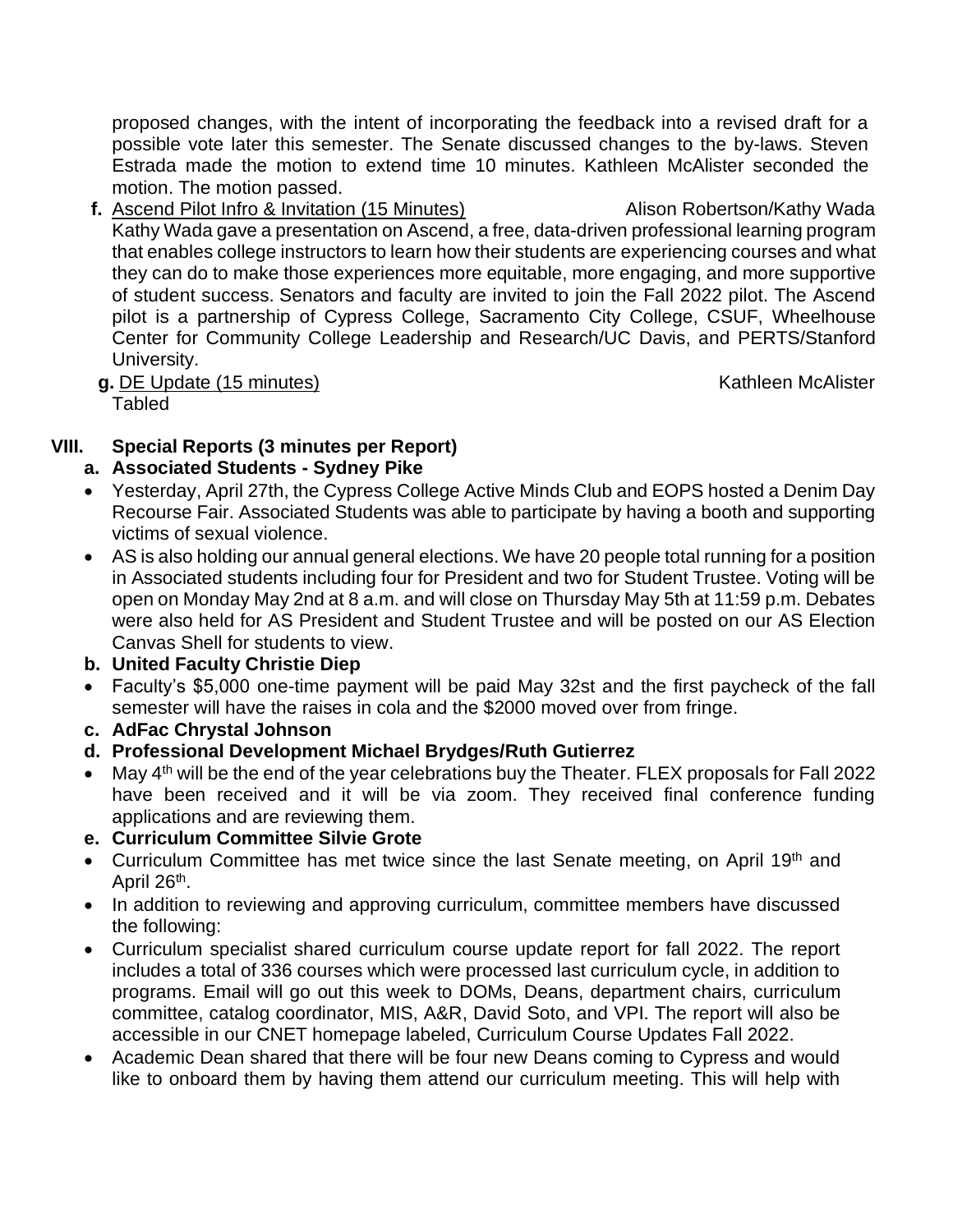understanding the role of Dean in the curriculum approval process and how to navigate CurricUNET.

- Social Science division has recently selected new curriculum division rep for next term but is now identifying new representative.
- Second read of the Duplication of Curriculum document passed with edits and will be effective Fall 24 (applicable to curriculum cycle starting in fall 22).
- Curriculum Institute- Chair shared that two (2) spots will be available for faculty, names can be forward to the office of instruction.
- At DCCC, a discussion about Distance Education took place. Our DE coordinator will meet with Fullerton this week to discuss CVC exchange.
- **f. Academic Senate Treasurer's Report Liana Koeppel**
- Three faculty members attended ASCCC Spring Plenary for a total cost of \$1485.
- Thus far Academic Senate Expenditures for 2021-22 are \$2785
- The 2021-22 Academic Senate Budget has a balance of \$14,524.68
- **g. Cypress College Foundation Damon de la Cruz**
- Visit By Howard Kummerman
- **h. Student Equity and Achievement Committee Alison Robertson/ Gisela Verduzco**
- The next (& last for the semester) SEA meeting is May 3 from 3:30 to 5pm. To attend a meeting (currently on Zoom) or submit a funding request, please contact Gisela Verduzco (gverduzco@cypresscollege.edu), Alison Robertson (arobertson@cypresscollege.edu), or sea@cypresscollege.edu
- **i. Outcomes Assessment Jennifer Coopman**
- Regarding the eLumen technical issue of missing assessments, the eLumen Customer Success Manager (CSM) notified me that the development team agreed to an earlier start date to fix the issue and CSLO assessment scorecards should be ready week 16.
- Created a "Resources for Student Learning Outcomes (RSLO)" Canvas course shell that includes CSLO and CSLO assessment information, Department PSLO information, Degree & Certificate PSLO information, SLO webinar recordings, ISLO information, and the SLO handbook. A self-enrolling URL was sent out to all Faculty.
- Sent a couple of SLO files to Cari Jorgensen to replace deleted files on the SLO webpage.
- Cari Jorgensen created the SLO SharePoint.
- Met with the eLumen CSM April 19, 2022 for a discussion that included a year-end review and goals going forward.
- Met with the eLumen CSM April 22, 2022 to discuss assessments.
- Sent Department PSLO revisions to the Catalog Specialist.
- Corresponded with Faculty regarding CSLOs, CSLO assessments, Department PSLOs, PSLO Mappings, Degree and Certificate PSLOs, Faculty Participation Reports, and eLumen.
- Ongoing maintenance of eLumen. This includes adding CSLOs for courses, creating CSLO assessments for courses, inactivating courses that are no longer active in CurricUNET, creating Faculty Participation Reports for departments, adding user roles, and communicating with the eLumen technical support team with technical issues. As a note, it is quite challenging to maintain eLumen since CurricUNET and eLumen do not communicate directly. eLumen and the CC Catalog not directly communicating is also a challenge.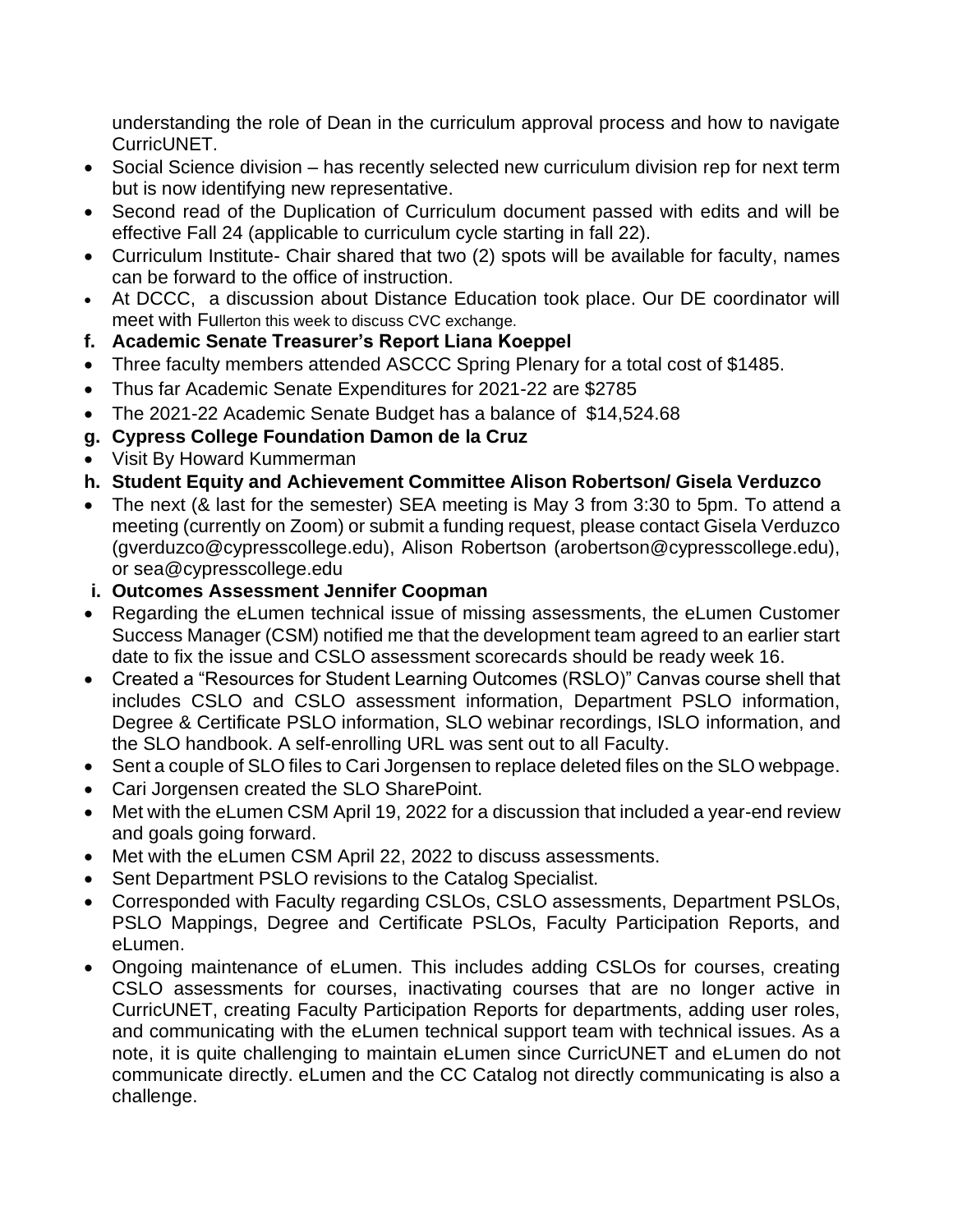- In progress of updating the SLO Handbook.
- When CurricUNET updates with a new course or with new/revised CSLOs for an existing course, the CSLO to PSLO mapping needs to be done/redone in eLumen for that course (even if the course had been mapped previously). Best practice is to do this mapping as the updates are made in CurricUNET. Departments should also update PSLO Mappings to reflect any CSLO mappings to Equity. Updating the PSLO Mappings in eLumen is a great department activity for Flex Day.
- The next SLO Committee meeting is scheduled for May 9, 2022.
- **j. Program Review and Department Planning Bryan Seiling** No report
- **k. District Council on Budget and Facilities Damon de la Cruz** In Presidents report
- **l. ACCJC Self Study Liana Koeppel**
- They have identified 10 co-leads to help with the Self Study. They still need representatives from CIS, Business, and CTE. A campus wide call for participation from all constituency groups will go out next week.
- **m. CTE Liaison Jeanette Jones/Douglas Sallade**
- **n. Distance Education Kathleen McAlister**
- DE will be discussing the next planning phase and student/faculty surveys at their next meeting.
- **o. Diversity, Equity and Inclusion Committee Maha Afra**
- **p. President's Report and Committee Appointments (15 min.) Appointments:**

District Consultation Council Design Team Members that will help update the District's Vision, Mission and Values. They will also help create a District-wide Strategic Plan 2022- 2026:

- 1. Jane Jepson
- 2. Jason Thibodeau

Faculty Awards: Fulltime Faculty, Adjunct Faculty and Charger award nominations are due April 12<sup>th</sup>. At this point no nominations have been received. There have been zero nominations. I am extending the nomination period until April 21.

Extensive Laboratory Committee:

- 1. Stephanie Rosati
- 2. Margaret Mohr
- 3. Jaime Ramos
- 4. Maha Afra
- We did not have quorum to vote

Title V Project Director April 25

1. No response

Guided Pathways Steering Committee Co-Chair – May 12, 2022

Here is a summary of the main topics discussed in the various committee and other meetings since the last Senate session. I am happy to answer any questions regarding the report out.

• **Board of Trustee Meeting (04.26.2022):**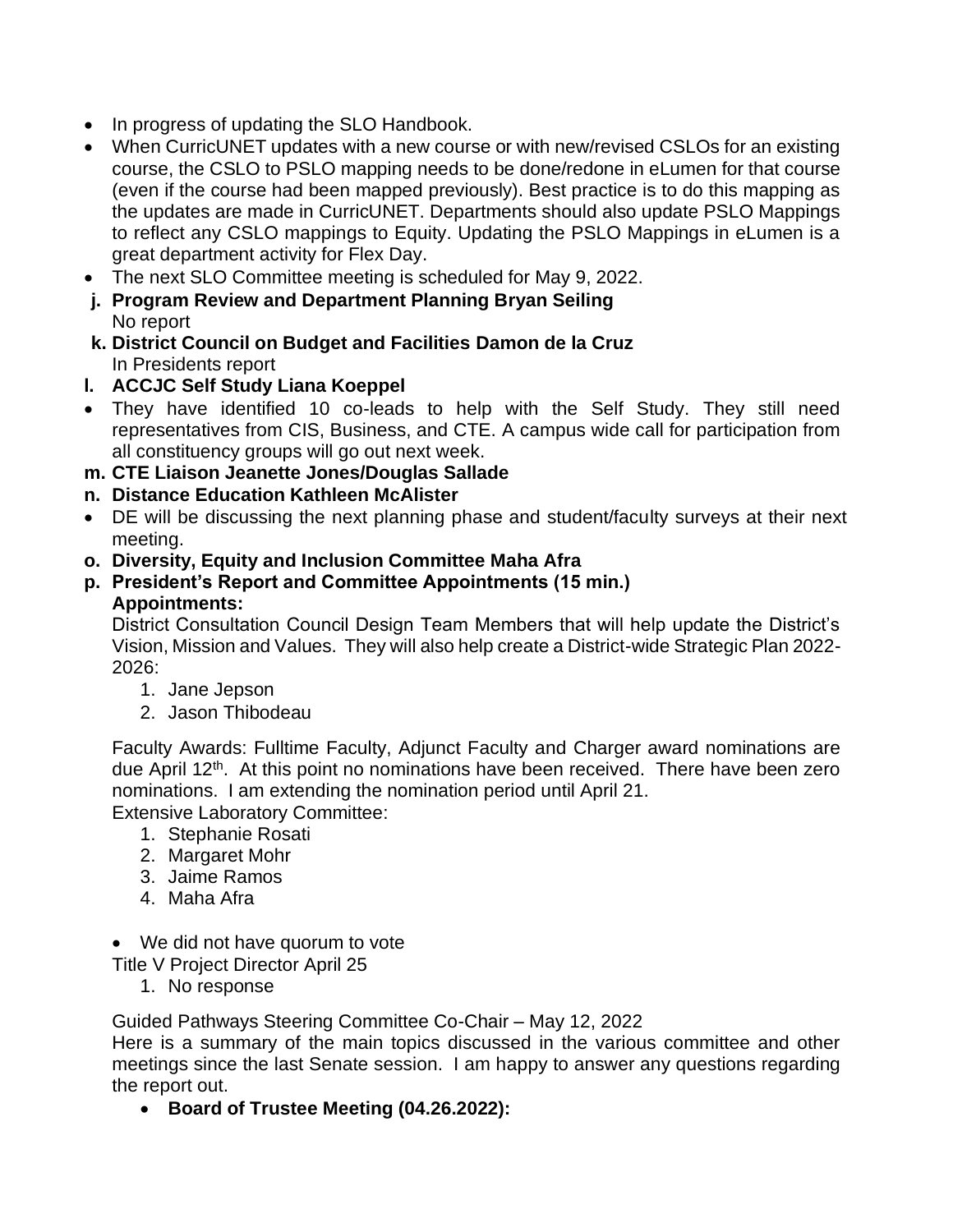- o The BOT meeting was fairly quick a couple of key points that came out of the meeting: There is consideration to remove the "Mask Mandate" by the end of summer. The Board passed Resolution No 21/22-23 declaring the week of May 2-6, 2022 as Teacher Appreciation week. They also passed Resolution No. 21/22/24 declaring the week of May16-22, 2022 as classified School Employee Week.
- **Council On Budget and Facilities (CBF):** 
	- o CBF has not met since our last meeting.
- **District Consultation Council (DCC):** 
	- o DCC met on April 25, 2022 and discussed the following items. There was a vote on to maintain virtual meetings. Vice Cahncellor Fred Williams presented data that from the K-12 group enrollment is down 10% and Graduation rates are down 18%. This in addition to the pandemic have resulted in a declining enrollment.
	- o Vice Chancellor Fred Williams urged all stake holders, faculty included, to seek ways to bolster enrollment. This could be through technology, methodology. We have access to \$8mil from one-time funding to support enrollment builds.
	- o There was a first read on AP 7120-13 Employee Records: Gender Identity, Gender Expression, and Chosen Name. A lengthy discussion was had regarding this AP It was decided that more people should be involved with the revision process on this AP.

# • **Planning and Budgeting Committee (PBC):**

 $\circ$  The April 21<sup>st</sup> PBC meeting include the discussion of the Classified Position Prioritization process. This was voted on and moved to PAC. Senate was presented with a District Wide Survey – Gensler Education Engagement Index. This is a survey that will be given to students. The survey will go out April  $25<sup>th</sup>$ . The survey is incentivized with a raffle.

# • **President Advisory Committee (PAC)**

- o PAC occurs just prior to the Senate Meeting. I will update Senate with what occurred at PAC during our Senate Meeting. Some quick notes:
	- Anti-Racist campaign is set to launch during the first week of October
	- Dodger Night! September 24 versus the St. Louis Cardinals.
- **Other News**
	- o President Schilling is planning a Campus retreat (UCLA Conference CTr) October 27-28 with the goal of unpacking and imagining the future of education and how we navigate the organization of campus.

## **IX. Adjournment**

• We did not have quorum to vote.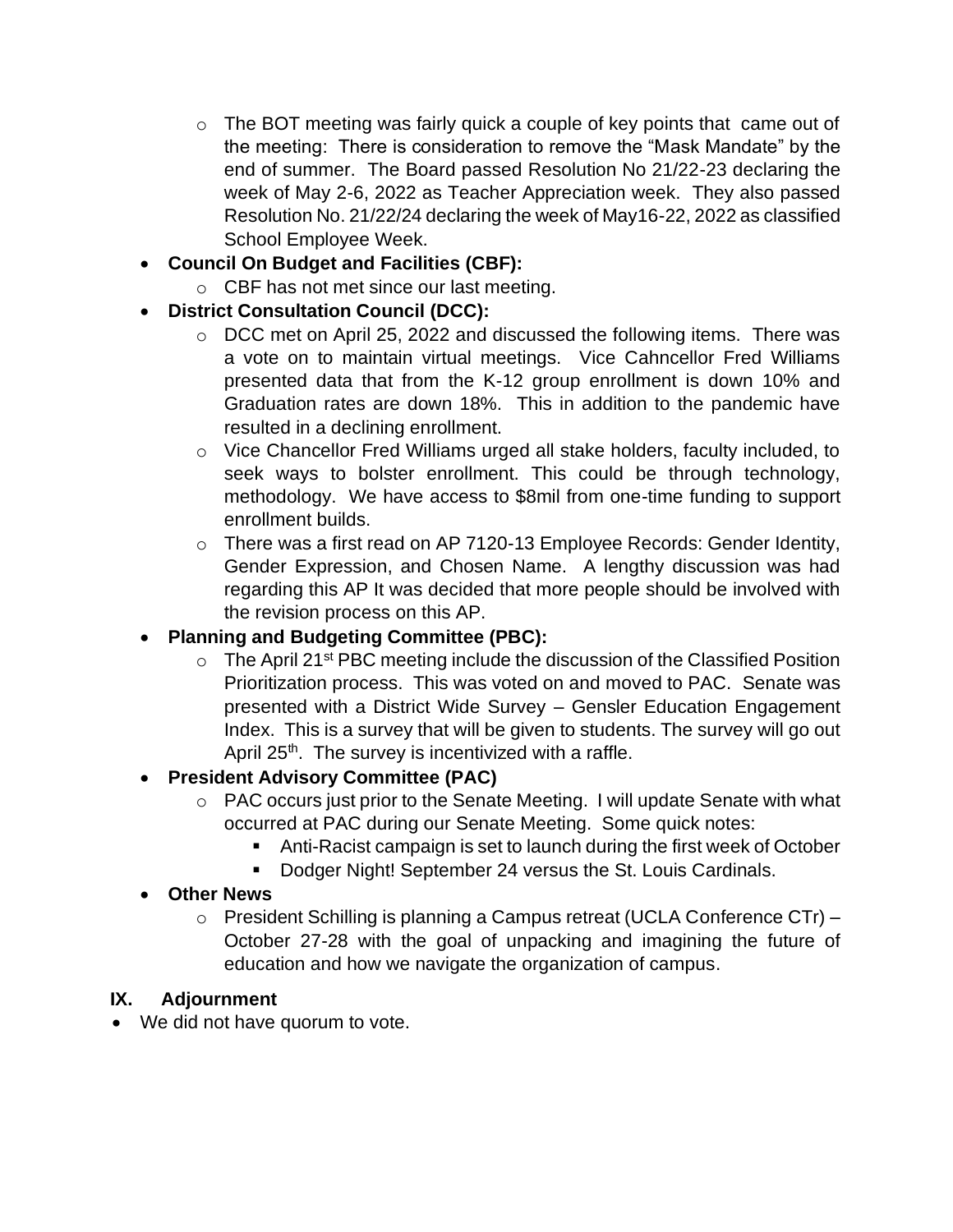Damon De La Cruz is inviting you to a scheduled Cypress College Zoom meeting.

Topic: CCAS Time: Feb 10, 2022 03:00 PM Pacific Time (US and Canada)

Join Zoom Meeting [https://cypresscollege](https://nam10.safelinks.protection.outlook.com/?url=https%3A%2F%2Fcypresscollege-edu.zoom.us%2Fj%2F94505848930%3Fpwd%3DekNnSklNelUxODVteFRsTjFqT0VtQT09&data=04%7C01%7Cjmagginetti%40cypresscollege.edu%7C816878f1e32c4729664c08d9ea92d209%7C7b69ea2875f3494c8a21913b138337f8%7C0%7C0%7C637798738585124901%7CUnknown%7CTWFpbGZsb3d8eyJWIjoiMC4wLjAwMDAiLCJQIjoiV2luMzIiLCJBTiI6Ik1haWwiLCJXVCI6Mn0%3D%7C3000&sdata=kRxoqq7z5ZcIn83BiUDw21mo0OF3jNjzv1BVzhcoXFg%3D&reserved=0)[edu.zoom.us/j/94505848930?pwd=ekNnSklNelUxODVteFRsTjFqT0VtQT09](https://nam10.safelinks.protection.outlook.com/?url=https%3A%2F%2Fcypresscollege-edu.zoom.us%2Fj%2F94505848930%3Fpwd%3DekNnSklNelUxODVteFRsTjFqT0VtQT09&data=04%7C01%7Cjmagginetti%40cypresscollege.edu%7C816878f1e32c4729664c08d9ea92d209%7C7b69ea2875f3494c8a21913b138337f8%7C0%7C0%7C637798738585124901%7CUnknown%7CTWFpbGZsb3d8eyJWIjoiMC4wLjAwMDAiLCJQIjoiV2luMzIiLCJBTiI6Ik1haWwiLCJXVCI6Mn0%3D%7C3000&sdata=kRxoqq7z5ZcIn83BiUDw21mo0OF3jNjzv1BVzhcoXFg%3D&reserved=0)

Meeting ID: 945 0584 8930 Passcode: 567750 One tap mobile +16699009128,,94505848930# US (San Jose) +12532158782,,94505848930# US (Tacoma)

Dial by your location

 +1 669 900 9128 US (San Jose) +1 253 215 8782 US (Tacoma) +1 346 248 7799 US (Houston) +1 646 558 8656 US (New York) +1 301 715 8592 US (Washington DC) +1 312 626 6799 US (Chicago) Meeting ID: 945 0584 8930

Find your local number: [https://cypresscollege-edu.zoom.us/u/ac9IBx9DGV](https://nam10.safelinks.protection.outlook.com/?url=https%3A%2F%2Fcypresscollege-edu.zoom.us%2Fu%2Fac9IBx9DGV&data=04%7C01%7Cjmagginetti%40cypresscollege.edu%7C816878f1e32c4729664c08d9ea92d209%7C7b69ea2875f3494c8a21913b138337f8%7C0%7C0%7C637798738585124901%7CUnknown%7CTWFpbGZsb3d8eyJWIjoiMC4wLjAwMDAiLCJQIjoiV2luMzIiLCJBTiI6Ik1haWwiLCJXVCI6Mn0%3D%7C3000&sdata=teveHz2%2FOLZnT%2FFVM%2Byl%2FLNChxWNeHyeIymCWHTZIUA%3D&reserved=0)

# **CC ACADEMIC SENATE SPRING 2021**

| <b>ACADEMIC SENATE OFFICERS</b> |                   |                       |
|---------------------------------|-------------------|-----------------------|
| <b>President:</b>               | Damon de la Cruz  | Damon de la Cruz      |
| <b>Past President:</b>          | Craig Goralski    | <b>Craig Goralski</b> |
| <b>President-Elect:</b>         |                   |                       |
| Secretary:                      | Jaclyn Magginetti | Faclyn magginetti     |
| Treasurer:                      | Liana Koeppel     | Liana Koeppel         |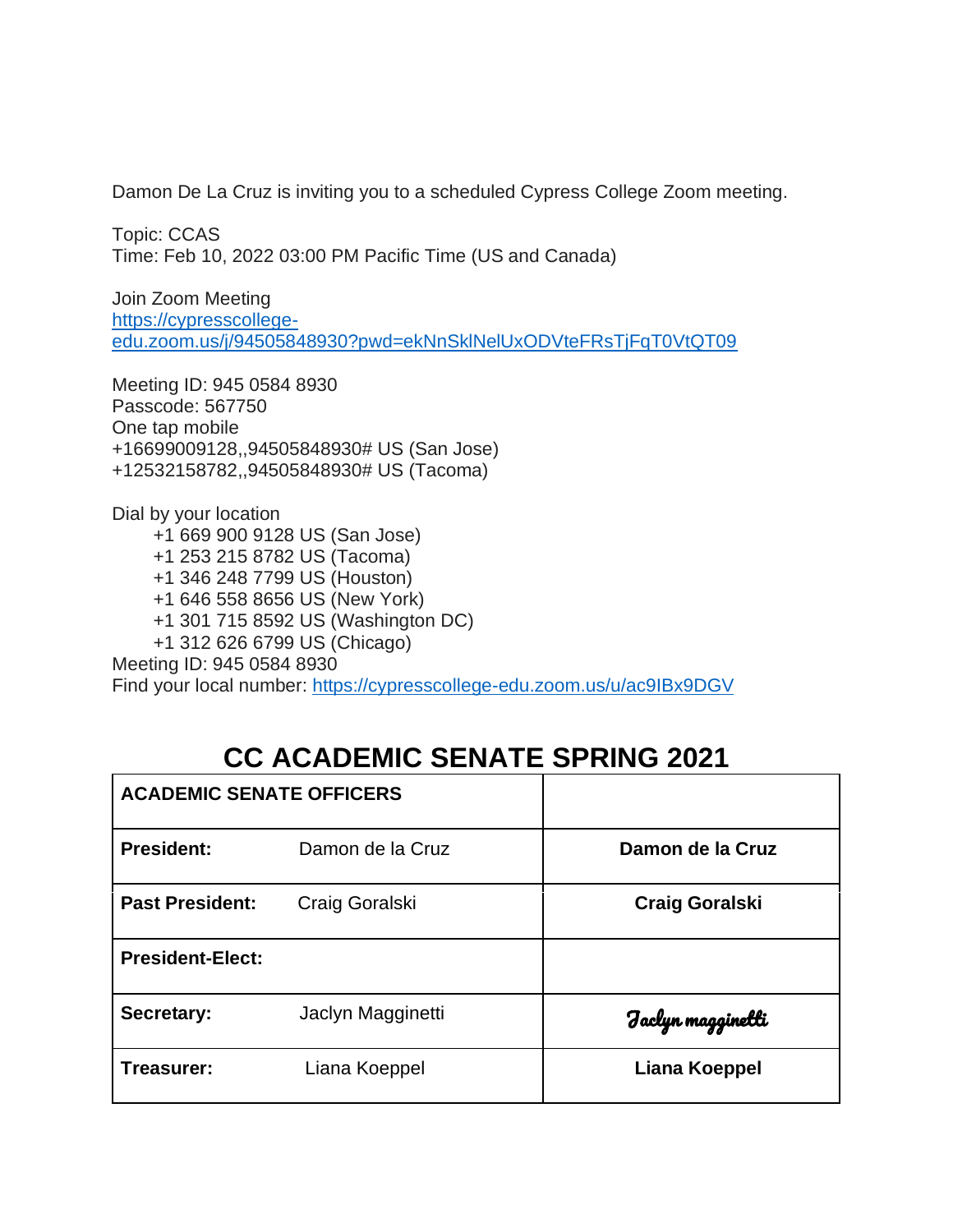| <b>Curriculum Chair:</b> Silvie Grote                                     |                                 |  | Silvie Grote               |  |  |
|---------------------------------------------------------------------------|---------------------------------|--|----------------------------|--|--|
|                                                                           |                                 |  |                            |  |  |
| Senators: Please indicate departure time if you leave before adjournment. |                                 |  |                            |  |  |
|                                                                           |                                 |  |                            |  |  |
| <b>Academic Senators</b>                                                  |                                 |  |                            |  |  |
| <b>Business/CIS1</b>                                                      | Kathleen Troy (T1, Y1)          |  |                            |  |  |
| <b>Career Technical Education 1</b>                                       | Doug Sallade (T1, Y1)           |  |                            |  |  |
| <b>Career Technical Education 2</b>                                       | Lisa Clark (T1, Y1)             |  | Lisa Clark                 |  |  |
| <b>Counseling 1</b>                                                       | Cassie Rodriguez (T1, Y1)       |  |                            |  |  |
| <b>Counseling 2</b>                                                       | Daniel Pelletier (T2, Y2)       |  |                            |  |  |
| <b>Fine Arts 1</b>                                                        | Janet Owen Driggs               |  | Janet Owen Driggs          |  |  |
| <b>Fine Arts 2</b>                                                        | Paul Paiement (T5, Y3)          |  | <b>Paul Paiement</b>       |  |  |
| <b>Health Science 1</b>                                                   | Michael Faraci (T2, Y1)         |  | <b>Michael Faraci</b>      |  |  |
| <b>Health Science 2</b>                                                   | Lori Collins (T3, Y1)           |  | Lori Collins out at<br>501 |  |  |
| <b>Health Science 3</b>                                                   | Julia Cherney (T3, Y1)          |  | Julia Cherney              |  |  |
| <b>Language Arts 1</b>                                                    | Liana Koeppel (T3, Y1)          |  | <b>Liana Koeppel</b>       |  |  |
| <b>Language Arts 2</b>                                                    | Alison Robertson (T2, Y2)       |  | <b>Alison Robertson</b>    |  |  |
| Language Arts 3 x                                                         | Kathleen McAllister (T2,<br>Y2) |  | <b>Kathleen McAlister</b>  |  |  |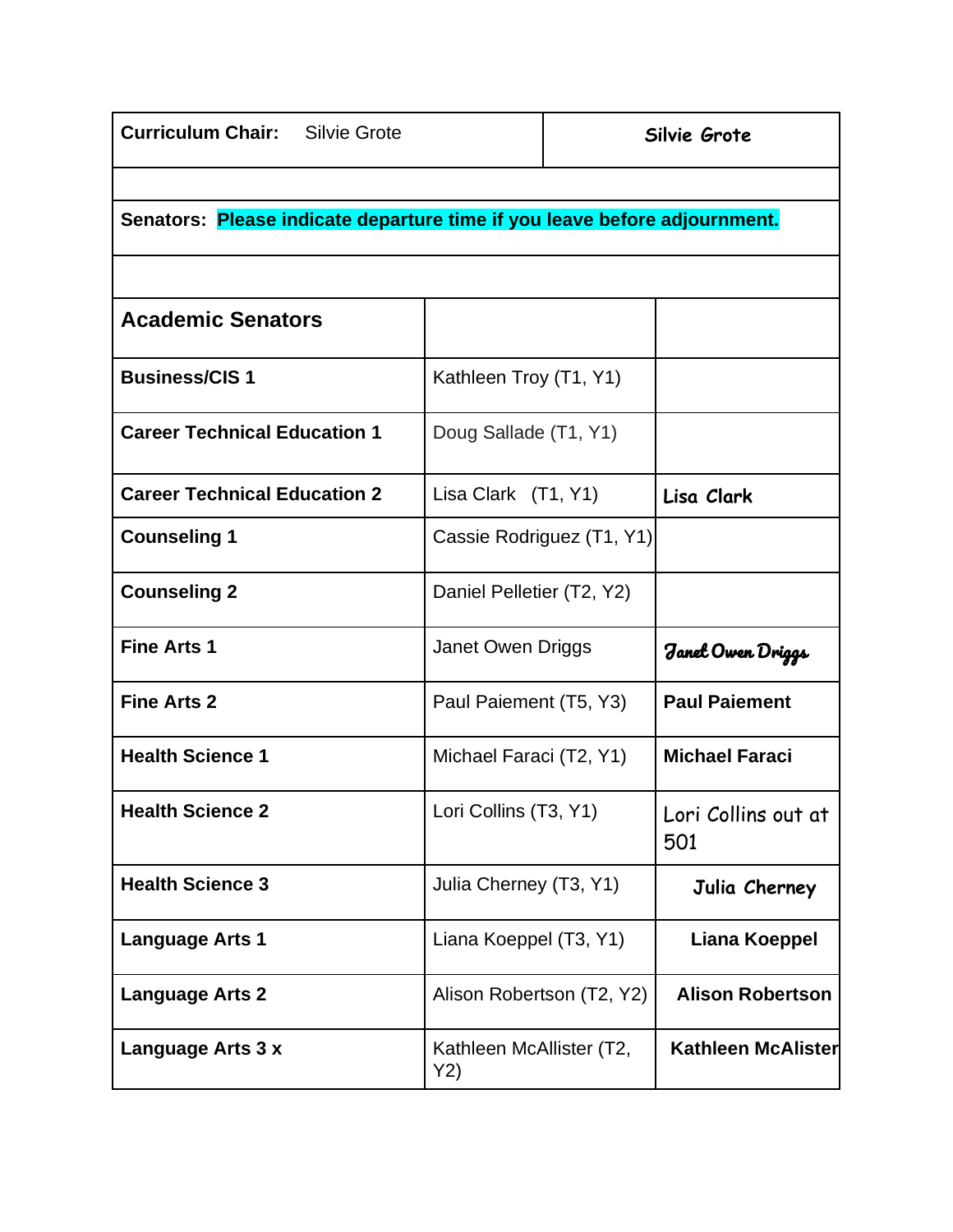| Library/Learning Resource Center  Leslie Palmer (T1, Y1) |                                             |                                          |
|----------------------------------------------------------|---------------------------------------------|------------------------------------------|
| Kinesiology:                                             | Sergio Cutrona (T3, Y1)                     | Piero "Sergio"<br><b>Cutrona</b>         |
| <b>Science/Engineering/Math 1</b>                        | Joel Gober (T1, Y1)                         | Joel                                     |
| <b>Science/Engineering/Math 2</b>                        | Christina Plett (T1, Y1)                    |                                          |
| <b>Science/Engineering/Math 3</b>                        | Garet Hill (T1, Y1)                         |                                          |
| <b>Social Science 1</b>                                  | Steven Estrada (T3, Y1)                     | <b>Steven Estrada</b>                    |
| <b>Social Science 2</b>                                  | Jaclyn Magginetti (T2, Y1)                  | <b>Jaclyn Magginetti</b>                 |
| <b>Adjunct Faculty Senator 1</b>                         | Layal Lebdeh (T1, Y2)                       | Cayal Lebdeh<br>Out: 5 pm                |
| <b>Adjunct Faculty Senator 2</b>                         | Cynthia Acosta (T1, Y1)                     | Cynthia Acosta<br>In: 3pm<br>Out 5pm     |
| <b>Adjunct Faculty Senator 3</b>                         | Chrystal Johnson (T1, Y2)                   | <b>Chrystal Johnson -</b><br>out at 5 pm |
|                                                          |                                             |                                          |
| <b>Liaisons</b>                                          |                                             |                                          |
| <b>Associated Students</b>                               | <b>Sydney Pike</b>                          |                                          |
| <b>Diversity, Equity and Inclusion</b>                   | Maha Afra, Therese<br>Mosqueda-Ponce, Ph.D. | <b>Maha Afra</b><br><b>Out 5:30</b>      |
| <b>Campus Technology</b>                                 |                                             |                                          |
| <b>CC Foundation:</b>                                    | Damon de la Cruz                            | Damon de la Cruz                         |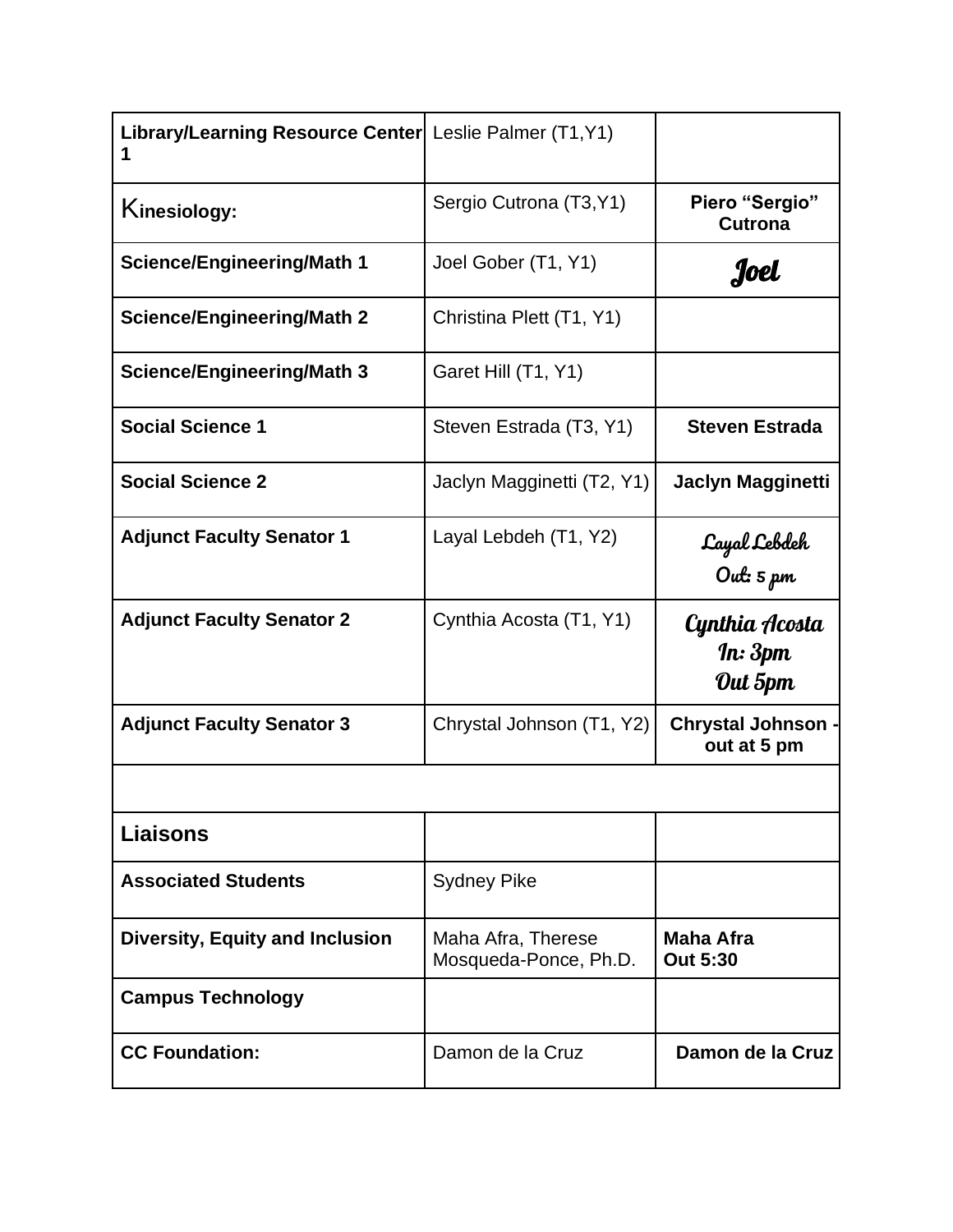| <b>Program Planning and Review</b>                        | <b>Bryan Seiling</b>                      | <b>Bryan Seiling</b>                            |
|-----------------------------------------------------------|-------------------------------------------|-------------------------------------------------|
| <b>Professional Development</b>                           | Michael Brydges/<br><b>Ruth Gutierrez</b> | <b>Michael Brydges</b><br><b>Ruth Gutierrez</b> |
| <b>United Faculty</b>                                     | <b>Christie Diep</b>                      |                                                 |
| <b>Student Equity and Achievement</b><br><b>Committee</b> | Alison Robertson/ Gisela<br>Verduzco      | <b>Alison Robertson</b>                         |
| <b>Student Learning Outcomes</b>                          | Jennifer Coopman                          | <b>Jennifer Coopman</b>                         |
| <b>AdFac United</b>                                       | Chrystal Johnson                          | <b>Chrystal Johnson</b>                         |
| <b>Accreditation</b>                                      | Liana Koeppel                             | <b>Liana Koeppel</b>                            |
| <b>CTE Liaison</b>                                        | Lisa Clark /Doug Sallade                  | Lisa Clark                                      |
| <b>Distance Education</b>                                 | Kathleen McAlister                        | <b>Kathleen McAlister</b>                       |
| <b>Basic Skills</b>                                       |                                           |                                                 |
| <b>Council on Budget and Facilities</b>                   | Damon de la Cruz                          | Damon de la Cruz                                |
|                                                           |                                           |                                                 |
| <b>GUESTS</b>                                             |                                           |                                                 |
| <b>Print Name:</b>                                        | <b>Department:</b>                        |                                                 |
| <b>Jolena Grande</b>                                      | <b>Health Science Division</b>            | Jolena Grande                                   |
| <b>Kathy Wada</b>                                         | ESL                                       | Kathy Wada                                      |
| <b>Howard Kummerman</b>                                   | <b>Cypress College</b><br>Foundation      |                                                 |